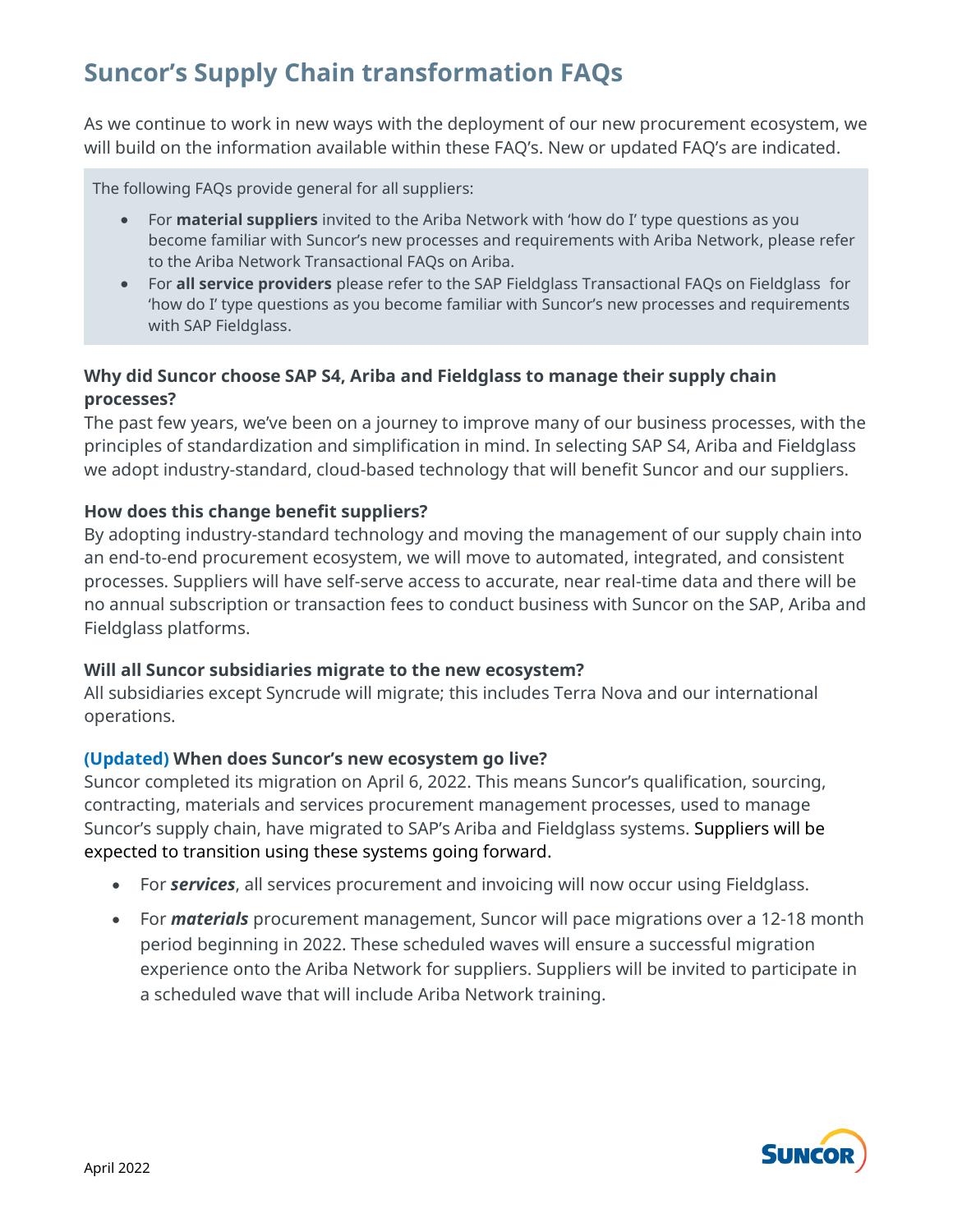# **Suncor's Supply Chain transformation FAQs**

## **What else changes for suppliers?**

Key changes suppliers should be aware of include:

- Suncor's new procurement ecosystem is a buyer funded program; there will be no annual subscription or transaction fees to conduct business with Suncor on the SAP, Ariba and Fieldglass platforms.
- With Suncor's migration to SAP S4, new account numbers, contract numbers, and purchase order numbers will be assigned for each supplier relationship.
- Many of the processes supported by the submission of documents by suppliers are replaced with data entry by suppliers directly into an SAP supported system.
- Service suppliers must now submit all invoices connected to a service commitment through Fieldglass.
- Material suppliers must submit all invoices connected to a purchase order after their migration to Ariba is complete (onboarding to happen in waves).
- All sourcing activity will be conducted through Ariba Sourcing Management. Suppliers must be registered through Ariba Supplier Lifecycle and Performance to be invited to participate in sourcing events.

#### **What doesn't change for suppliers?**

• Non-purchase order based transactions will continue to require email invoice submissions to Accounts Payable.

**(New)** Our invoice submission requirements for Suncor suppliers have been updated with Suncor's migration to SAP S/4. For more information, review the updated information available under Procurement on invoicing on suncor.com.

• Payment remittances will continue to be provided via emails to facilitate cash application of Suncor's payments.

# **Will all suppliers require both an Ariba SLP and Ariba Network account? What about SAP Fieldglass?**

All current (qualified) material and service suppliers were migrated by Suncor to Ariba's Supplier Lifecycle Performance (Ariba SLP) module for go-live.

• After go-live, we begin the work with **all suppliers** to validate registration data and complete qualification requirements in the Ariba SLP tool. These will be paced migrations completed in the months following go-live.

*Material suppliers* will require both an Ariba SLP and an Ariba Network account.

• Suppliers will receive an email to complete their company's account set up for Ariba SLP or Ariba Network.